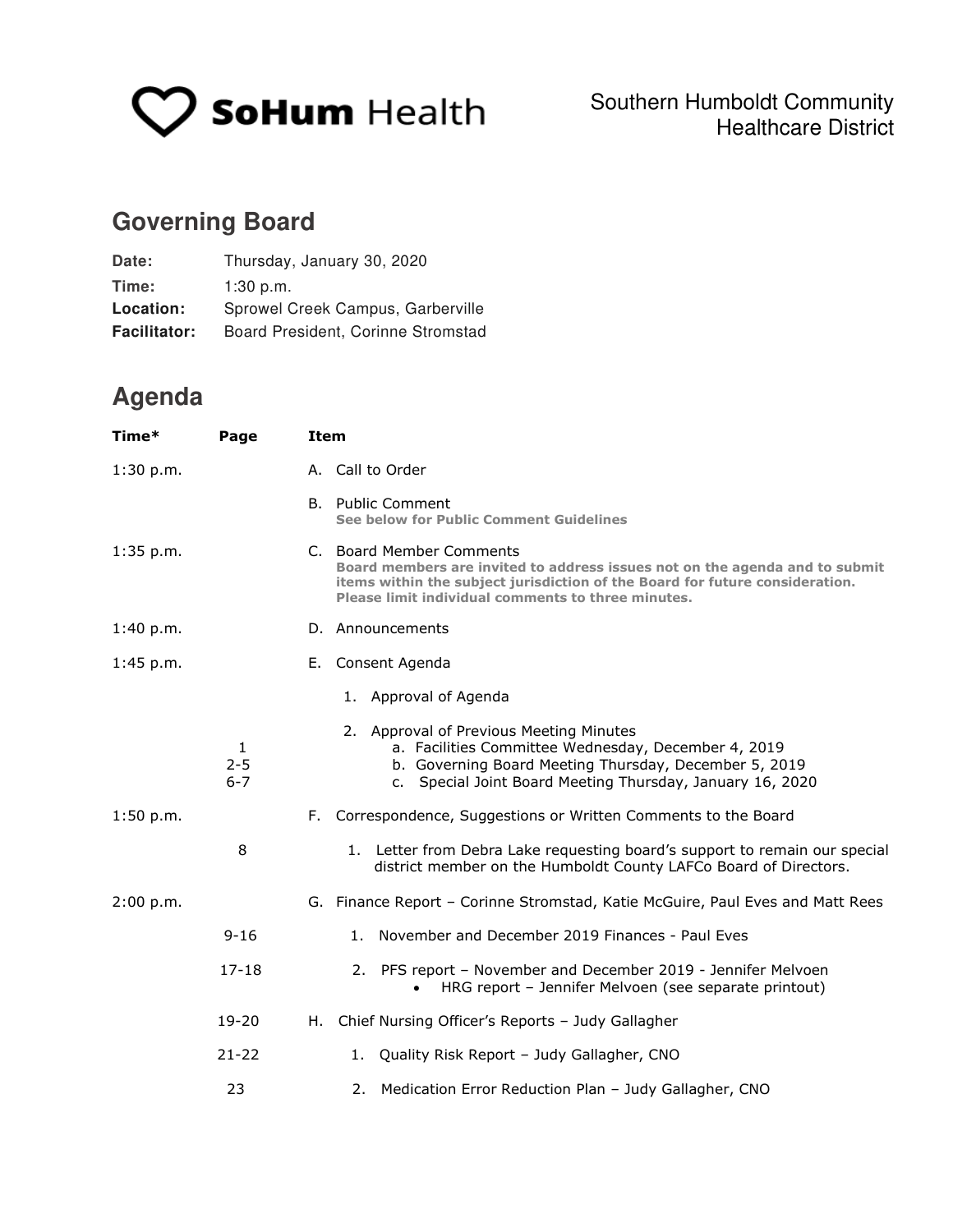## **Governing Board Meeting Agenda**  January 30, 2020 Page 2 of 3

| $24 - 29$ |    | 3. Southern Humboldt Community Clinic Annual Evaluation Report -<br>July 1, 2018 to June 30, 2019 - Paul Keltner, Clinic Nurse Manager                                                   |
|-----------|----|------------------------------------------------------------------------------------------------------------------------------------------------------------------------------------------|
| $30 - 39$ |    | 4. Quality Assurance Performance Improvement Committee Report [H&S<br>Code § 32155]-Kristen Rees, Data Coordinator - (Oct., Jan., April, July)                                           |
| 2:30 p.m. | Ι. | Administrator's Report - Matt Rees                                                                                                                                                       |
|           |    | 1. Acting Administrator during vacation Feb. 13-23, 2020                                                                                                                                 |
| $40 - 42$ |    | 2. Human Resources Quarterly Report - Hunter Lehnert<br>(January, April, July, October)                                                                                                  |
|           | J. | Old Business - None                                                                                                                                                                      |
| 3:00 p.m. |    | K. New Business                                                                                                                                                                          |
|           |    | 1. Authorization for up to \$100,000 to move forward with conceptual<br>drawings for new facility as recommended by the Facilities Committee.                                            |
|           |    | 2. Authorization to obtain \$2.2 million loan for seismic upgrades to<br>existing facility and \$45 million for new facility construction as<br>recommended by the Facilities Committee. |
|           |    | 3. Salary budget increase to hire in-house pharmacist, community<br>healthcare worker, and patient navigator.                                                                            |
|           |    | 4. Discussion of CEO evaluation process.                                                                                                                                                 |
|           |    | 5. Approval of Resolution 20:01<br>Policies and Procedures Packet "A" December 11, 2019<br>Policies and Procedures Packet "A" January 15, 2020                                           |
|           | L. | <b>Meeting Evaluation</b>                                                                                                                                                                |
|           | М. | Parking Lot                                                                                                                                                                              |
|           |    | 1. Moving towards a smoke free campus.                                                                                                                                                   |
|           | N. | Next Meeting Thursday, February 27, 2020                                                                                                                                                 |
|           |    | QAPI Meeting Tuesday, February 11, 2020 at 2:30 p.m.<br>1.                                                                                                                               |
|           |    | 2. Med Staff Meeting Wednesday, February 12, 2020, at 1:00 p.m.                                                                                                                          |
|           | 0. | Adjourn to Closed Session                                                                                                                                                                |
| 3:30 p.m. | Ρ. | Closed Session                                                                                                                                                                           |
|           |    | 1. Approval of Previous Closed Session Minutes<br>a. Closed Session Governing Board Meeting<br>Thursday, December 5, 2019                                                                |